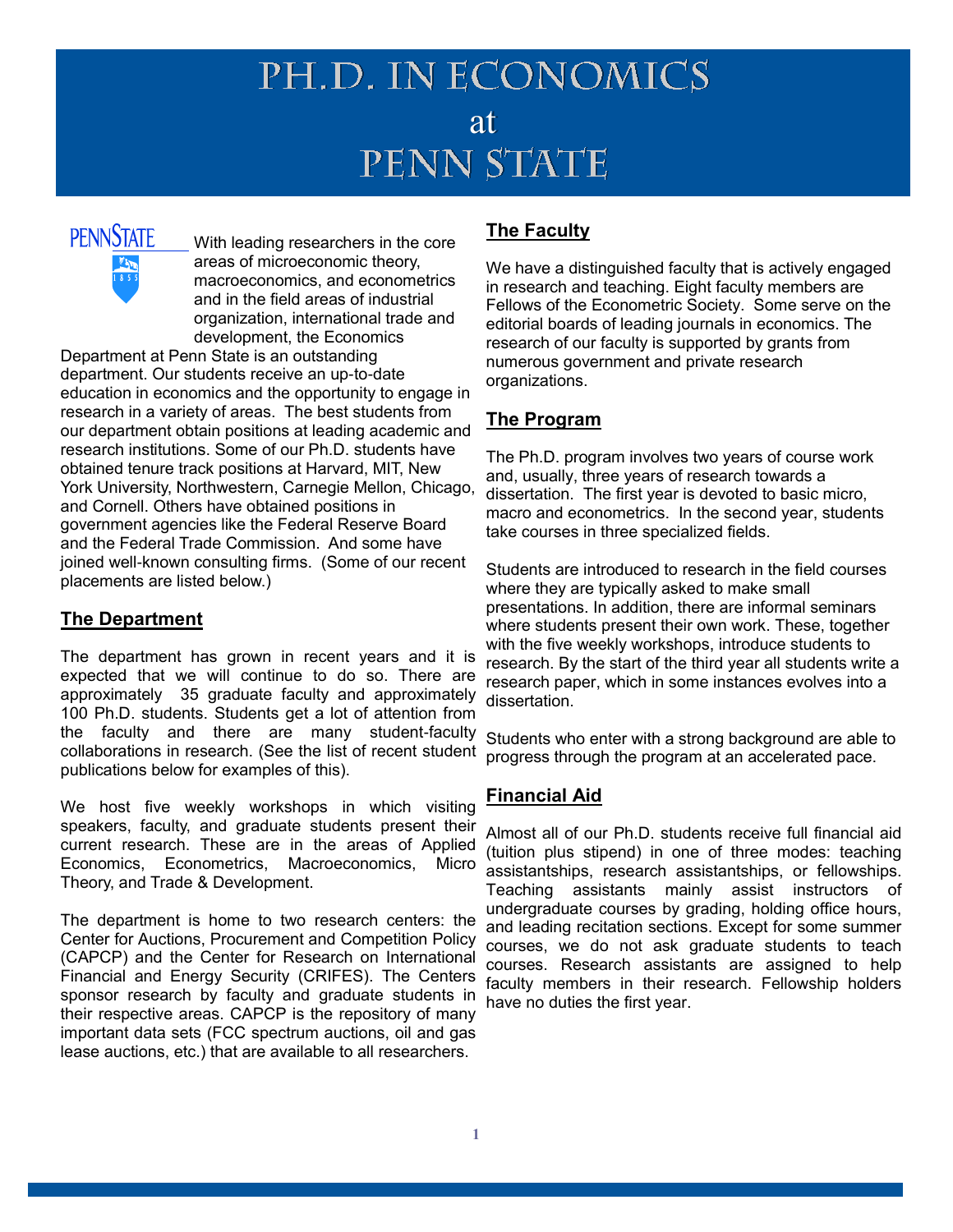#### **How to Apply**

Our application process is entirely electronic. Information may be found on the department's web site: http://econ.la.psu.edu/ graduate/admission.html We require the following supporting documents: your grades from college, GRE scores, TOEFL/ IELTS scores (if your native language is not English), three letters of recommendation and any research papers. These materials should be uploaded onto the on-line application—http:// www.gradschool.psu.edu/index.cfm/apply/

The last date for applications is January 15 (if applying for financial aid). Decisions are communicated in early March.

#### **Recent Student Placements**

Here is a partial list of our academic placements in the last two **Felix Tintelnot** (2013\*), **Hale Utar** (2006\*), "Credit Rationing, Risk years. A complete list may be found on our web site.

**Yu Awaya (**2015) University of Rochester, NY

**Chunting Chen (**2015) National Taiwan University, Taiwan

**S. Mohammad Davoodalhoseini** (2015) Bank of Canada, Canada

**Alex Fakos (**2015) ITAM, Mexico

**Konstantin Kucheryavyy (**2015) University of Tokyo, Japan

**Rong Luo (**2015) University of Georgia, GA

**Wataru Nozawa (**2015) Kyushu University, Japan

**Bruno Sultanum** (2015) Richmond Fed, VA

**Rakesh Chaturvedi (**2015) Indian Institute of Mgt., India

**Hoonsik Yang (**2015\*exp.) University of Connecticut, CN

**Yesheng Guo (2015\*** exp.) LexisNexis Risk Solutions Atlanta, GA

**Bernardo Diaz de Astarloa** (2015\* exp.) World Bank, Argentina

**Frank Erickson** (2015) Digonex, Indianapolis

**Joosung Lee (**2014) University of Edinburgh, UK

**Somdutta Basu (**2014) PCAOB, Washington DC

**Souvik Dutta (**2014) Indian Institute of Management, India

**Yelena Sheveleva** (2014) Cardiff University, UK

**Saziye Pelin Akyol** (2014) Bilkent University, Turkey

**Ethem Akyol** (2014) TOBB, Econ. & Tech. University, Turkey

**Xue Bai** (2014) Brock University, Canada

**Ahmad Lashkaripour (**2014) Indiana University, IN

**David Jinkins (**2014) Copenhagen Business School, Denmark

**Jiaming Mao** (2014) Xiamen University, China

**Shengyu Li (**2014) Durham University, UK

#### **Student Publications**

Here is a sample of recent publications by our students (with year of graduation\*):

**A. Kerem Cosar** (2010\*), "Firm Dynamics, Job Turnover, and Wage Dynamics in an Open Economy," (with N. Guner and J. Tybout), *American Economic Review*, forthcoming.

**Shengyu Li** (2009\*), **Hongsong Zhang (**2008\*), "Production Function Estimation with Unobserved Input Price Dispersion," *International Economic Review,* forthcoming.

**Felix Tintelnot** (2013\*), "Multinational Production: Data and Stylized Facts," (with N. Ramondo and A. Rodriguez-Clare), *American Economic Review, Papers and Proceedings,* May 2015.

Aversion, and Idustrial Evolution in Developing Countries,"" (with E. Bond and J. Tybout), *International Economic Review,* 2015.

**Felix Tintelnot** (2013), "Global Production with Export Platforms," Recipient of the 2013 WTO Award for Young Economists, Revise and Resubmit at the *Quarterly Journal of Economics,* November 2014.

**A. Kerem Cosar** (2010\*), **Felix Tintelnot** (2013\*),"Borders, Geography and Oligopoly: Evidence From the Wind Turbine Industry," (with P. Grieco) *Review of Economics and Statistics*, 97(3), 2015, pp. 623-637.

**Yi Lee** (2007\*), "A Model of Demand, Productivity and Foreign Location Decision Among Taiwanese Firms," (with B. Yan Aw), *Journal of International Economics*, 92, 2014, pp. 304-316.

**Yu Awaya** (2015\*), "Community Enforcement with Observation Costs," *Journal of Economic Theory,* 2014.

**Yuanyuan Wan (**2011\*), "A Consistent Nonparametric Test of Affiliation in Auction Models," (with of J. Pinkse and S. Jae Jun), *Journal of Econometrics,* 2011.

**Haixing Xu** (2011\*), "Tighter Bounds in Triangular Systems," (J. Pinkse and S. Jae Jun), *Journal of Econometrics,* 2011.

**Daniel Xu** (2007\*), "R&D Investment, Exporting and Productivity Dynamics," (with B. Yan Aw and M. Roberts), *American Economic Review*, 2011.

**Maximum Ivanov** (2008\*), "Informational Control and Organization Design," *Journal of Economic Theory*, 2010.

**Maxim Ivanov** (2008\*), "Communication via a Strategic Mediator," *Journal of Economic Theor*y, 2010.

**Tai-Wei Hu** (2009\*), "Coalition-Proof Trade and the Friedman Rule in the Lagos-Wright Model," (with J. Kennan and N. Wallace, *Journal of Political Economy*, 2009.

**Isa Hafalir** (2007\*), "Asymmetric Auctions with Resale," (with V. Krishna), *American Economic Review*, 2008.

**Yi Lee** (2007\*), "Firm Heterogeneity and Location Choice for Taiwanese Multinationals," (with B. Yan Aw), *Journal of International Economics*, 75, 2008, pp. 167-179.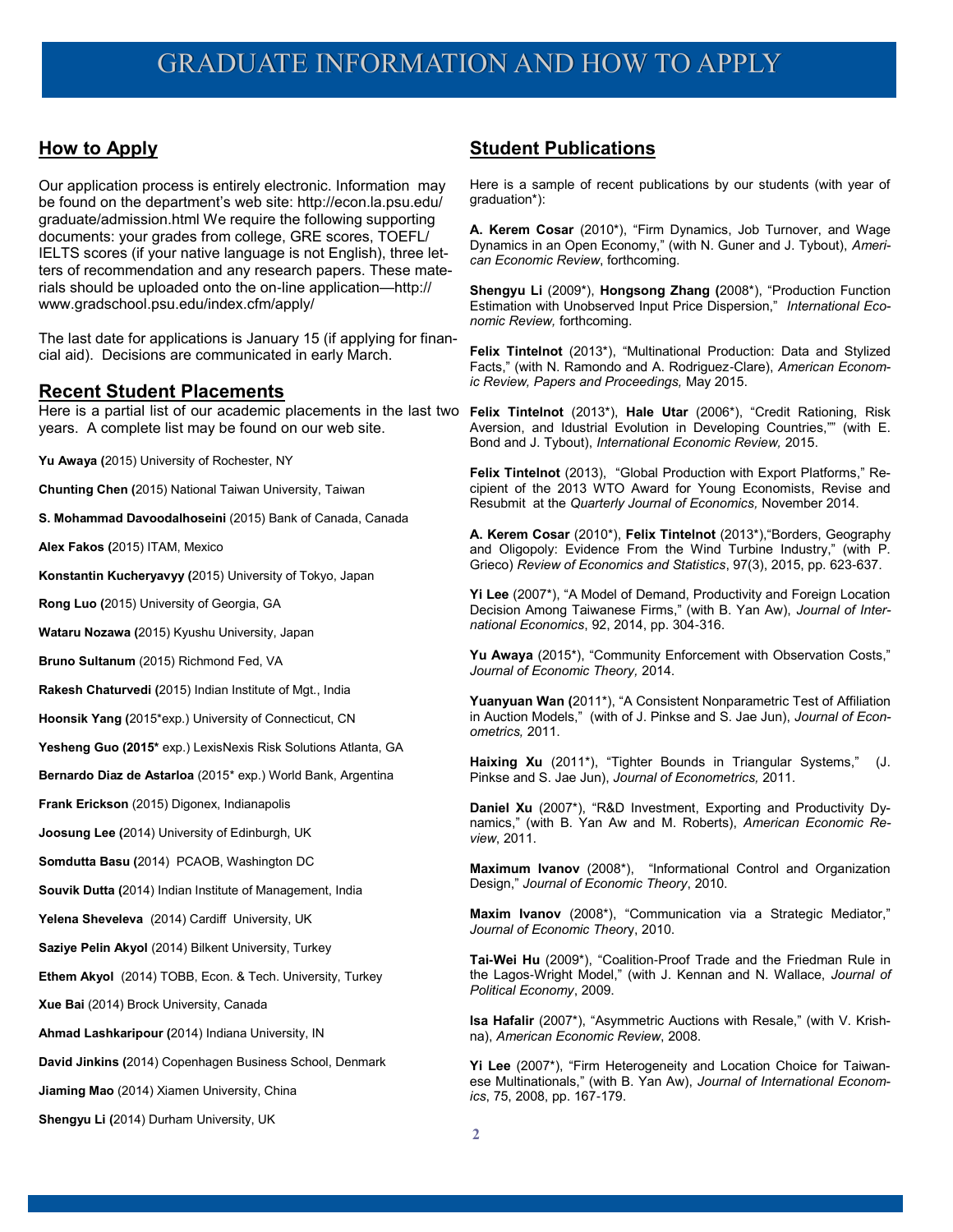### **FACULTY AREAS OF INTEREST**

#### *List of Graduate Faculty and Interests*

**Syed Nageeb Ali (**Ph.D. Stanford, 2007) *Economic Theory*

**Andres Aradillas-Lopez (**Ph.D. UC Berkeley, 2005) *Econometrics*

**Kalyan Chatterjee** (DBA Harvard, 1979) *Economic Theory*

**Russell Cooper** (Ph.D. Penn, 1982) *Macroeconomics, Industrial Trade, Industrial Organization*

**Ross Doppelt (**Ph.D. New York, 2015**)** *Macroeconomics*

**Alessandro Dovis** (Ph.D. Minnesota, 2013) *Macroeconomics*

**Jonathan Eaton** (Ph.D. Yale, 1976) *International Economics*

**Ronald A. Gallant** (Ph.D. Iowa State University, 1971) *Econometrics*

**Edward Green** (Ph.D. Carnegie-Mellon, 1977) *Economic Theory*

**Patrik Guggenberger** *(* Ph.D. Yale*, 2003) Econometrics*

**Paul Grieco** (Ph.D. Northwestern, 2010) *Industrial Organization*

**Daniel Grodzicki (**Ph.D. Stanford, 2014) *Industrial Organization*

*Martin* **Hackmann (**Ph.D. Yale, 2014) *Industrial Organization*

**Marc Henry** *(*Ph.D. LSE, 1999) *Econometrics*

**Barry Ickes** (Ph.D. UC Berkeley, 1983) *Transition and Development*

**James Jordan** (Ph.D. Northwestern, 1975) *Economic Theory*

**Sun Jae Jung** (Ph.D. Brown, 2006) *Econometrics*

**Kala Krishna** (Ph.D. Princeton, 1984) I*nternational Trade, Development*

**Vijay Krishna** (Ph.D. Princeton, 1983) *Economic Theory*

**Rohit Lamba (**Ph.D. Princeton, 2014) *Economic Theory*

**Jenny Li** (Ph.D. Cornell, 1993) *Mathematical Economics*

**Robert Marshall** (Ph.D. UC San Diego, 1983) *Industrial Organization*

**Charlie Murry (**Ph.D. Virginia, 2014) *Industrial Organization*

**Peter Newberry** (Ph.D. Wisconsin, 2012) *Industrial Organization*

**Joris Pinkse** (Ph.D. LSE, 1994) *Econometrics*

**Bee-Yan Roberts** (Ph.D. Wisconsin, 1980) *International Trade, Development*

**John Riew** (Ph.D., Wisconsin-Madison, 1960) *Public Finance*

**Mark Roberts** (Ph.D. Wisconsin, 1980) *Industrial Organization*

**Henrique Roscoe de Oliveira** (Ph.D. Northwestern, 2014) *Economic Theory*

**David Shapiro** (Ph.D. Princeton, 1972) *Labor, Demography*

**Ron Siegel** (Ph.D. Stanford, 2007) *Economic Theory*

**Shouyong Shi** (Ph.D. Toronto, 1991) *Macroeconomics*

**James Tybout** Wisconsin, 1980) *Industrial Trade , Development*

**Neil Wallace** (Ph.D. Chicago, 1964) *Macroeconomics*

**Stephen Yeaple** (Ph.D. Wisconsin, 2000) *International Trade*

**3 Ruilin Zhou** (Ph.D. Pittsburgh, 1994) *Macroeconomics*